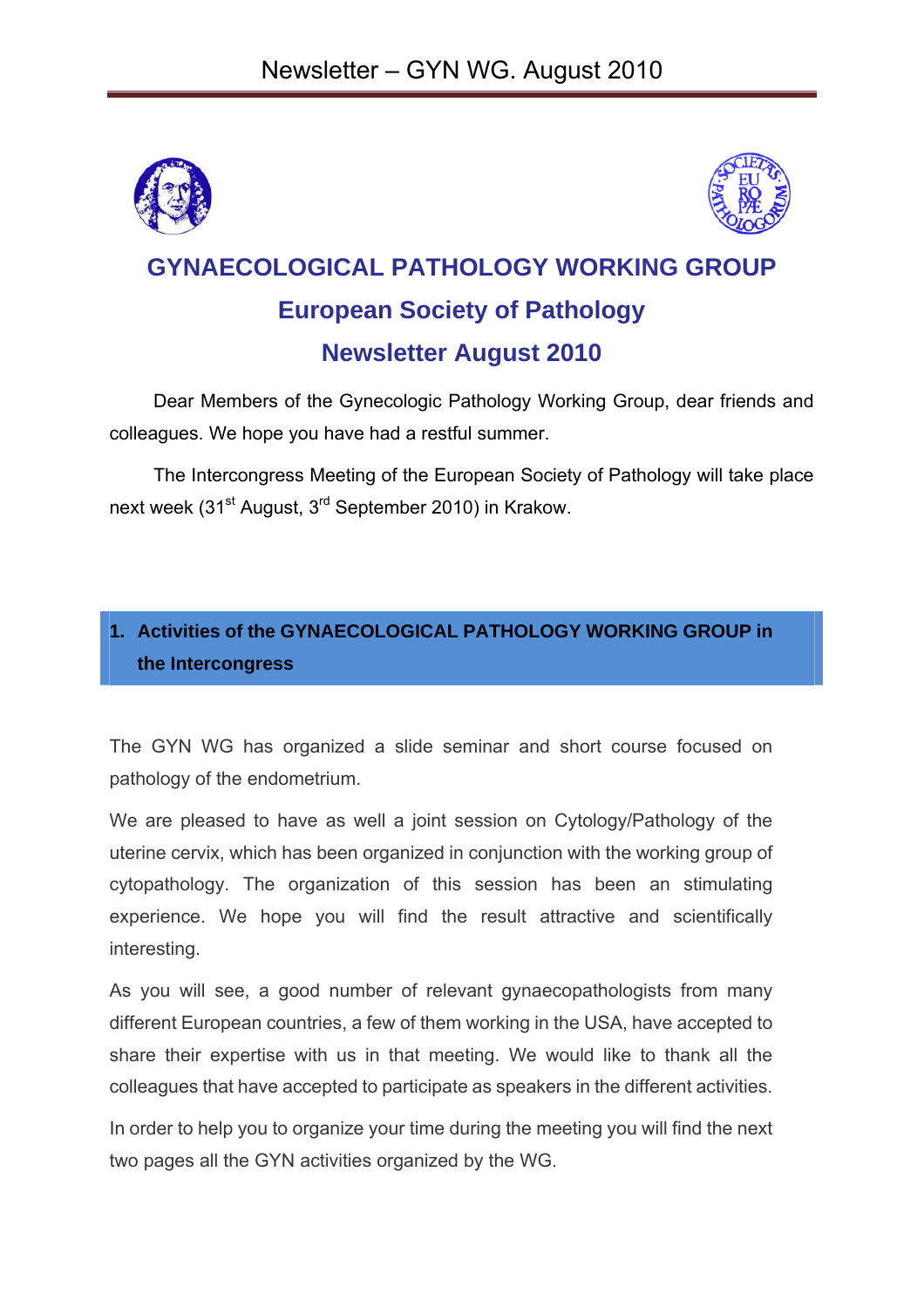## **Slide seminar: Difficult cases in Gynecological pathology**

#### **September 2nd from 8.00 to 11.00 (2.30 hours)**

#### **Chairs:**

Sigrid Regauer (Austria), Ben Davidson (Norway)

#### **Speakers:**

Jan Bręborowicz (Poland), Ben Davidson (Norway), Ana Felix (Portugal), David Hardison (Spain), Mirka Jones (USA), Esther Oliva (U.S.A.), Simona Stolnicu (Romania)

## **Short course: Advances in pathology of the endometrium**

#### **September 2nd from 18.00 to 19.30 (1.30 hours)**

#### **Chairs:**

Francisco Nogales (Spain), Jolanta Kupryjanczyk (Poland)

#### **Speakers:**

- The endometrium in the perimenopause. Francisco Nogales (Spain)
- Endometrial iatrogenic changes. Harry Hollema (The Netherlands)
- Current controversies in endometrial carcinoma. Michael Wells (U.K.)

## **Joint session Cytopathology/Gynecologic pathology working groups**

## **Short course: Cytology/Pathology of the uterine cervix**

### **September 3rd from 14.30 to 16.30 (2.30 hours)**

#### **Chairs:**

Pinar Firat (Turkey), Jaume Ordi (Spain)

#### **Speakers:**

• The current status and future of cervical cancer screening in Europe. Christine Bergeron (France)